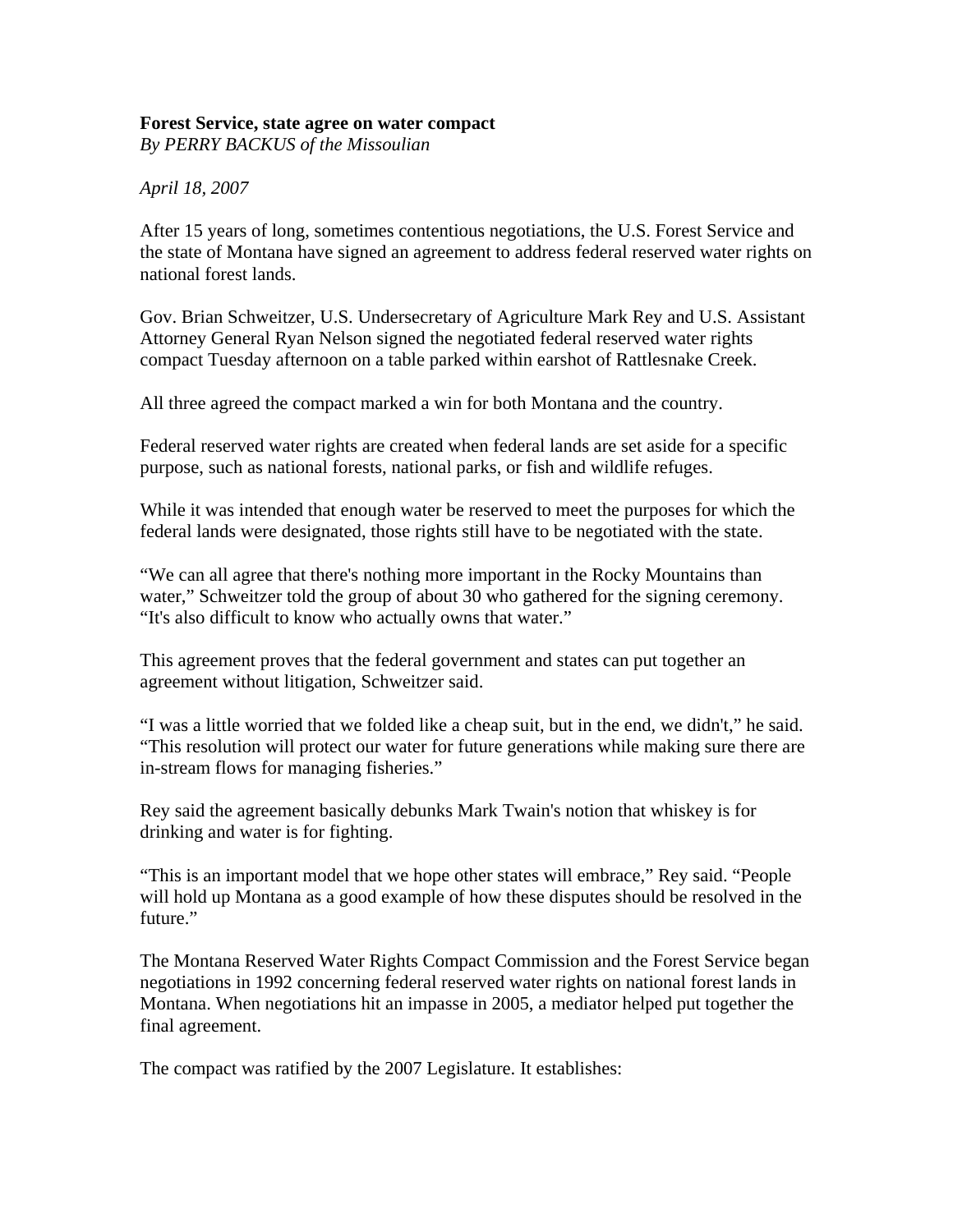-Federal reserved water rights for Forest Service administrative uses across Montana and in-stream flows for the wild and scenic South Fork Flathead River.

-State-based in-stream flows for 77 additional streams on national forest lands, with a current priority date.

-A new procedure that enables the Forest Service to apply for future state-based in-stream flows.

-A provision that enables the Forest Service to apply for a change of use from an appropriation to divert or withdraw water owned by the United States to an in-stream flow right.

-A provision to avoid conflict between state and federal permitting processes.

-A provision that gives the Forest Service the right to object in the ongoing statewide adjudication.

Chris Tweeten, chairman of the Montana Reserved Water Rights Compact Commission, said the agreement is a plus not only for Montanans and the Forest Service, but also for the different groups concerned about the future of Montana's water.

The compact protects both the interests of Montana's agricultural community - which depends on water for livelihood - as well as those who live in Montana because of the recreational opportunities offered by the state's clean and clear waters, Tweeten said.

The agreement also clears the way for the state to continue on with the water rights adjudication process in as many as 40 different water basins across the state, he said.

Federal reserved water rights have to be negotiated before that process can be completed.

Not everyone is happy with the agreement, however.

Montana Trout Unlimited's Bruce Farling is disappointed that in-stream flows on only 77 streams were protected under the compact.

"We think that all streams on national forest lands should have an in-stream flow right," Farling said. "We think that should be the default."

The compact does provide a process for the agency to apply for future in-stream flow rights on additional streams. Considering the fact it took 15 years of negotiations to get to this point, Farling worries about the amount of time that will pass before additional streams are protected.

"We've spent 15 years of process to set up a process," Farling said. "We'd hoped for more."